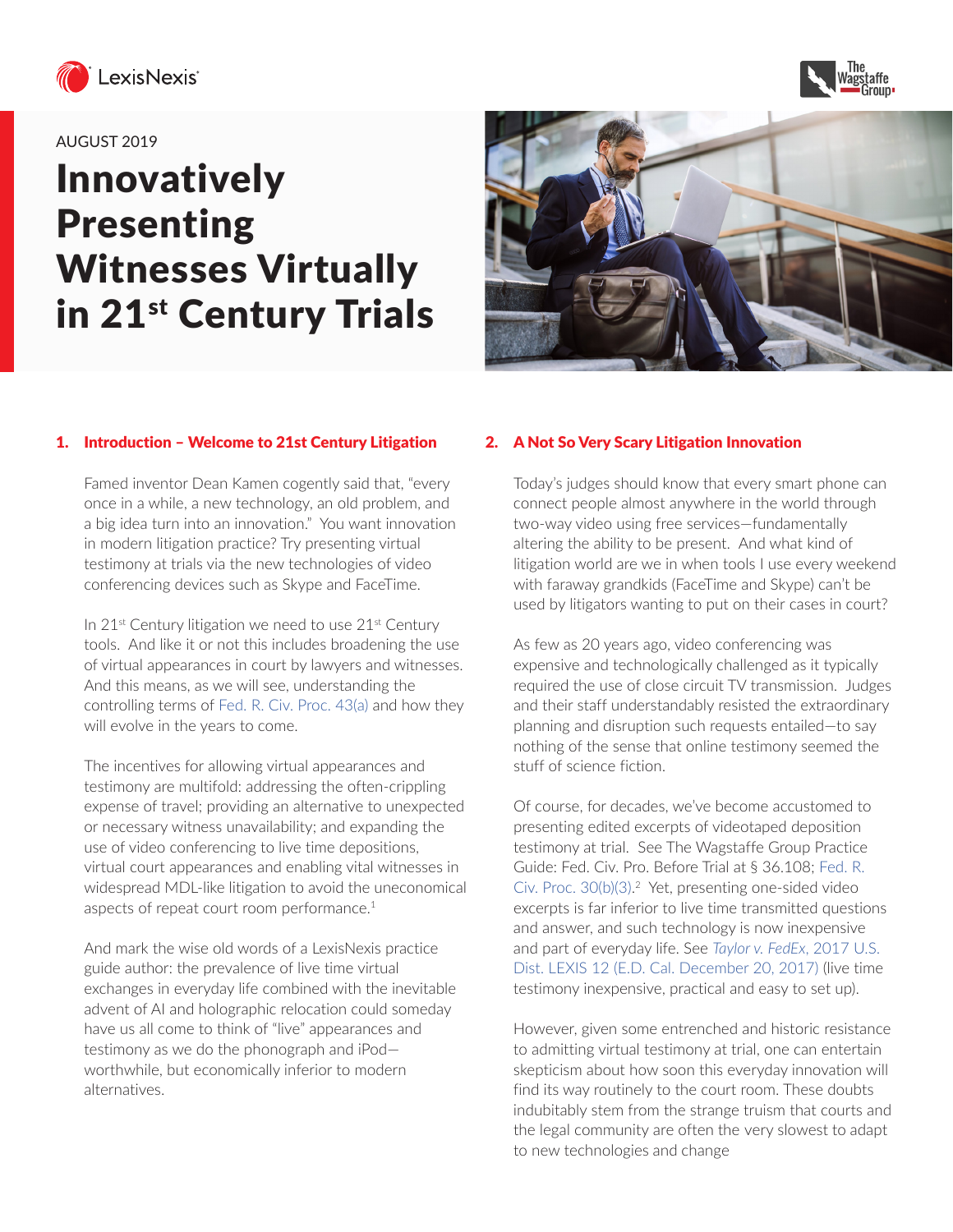## 3. The "Modern" 1996 Solution: Rule 43(a)

Since 1996 and although it expresses a preference for in-person trial witnesses, Rule 43 of the Federal Rules of Civil Procedure has provided that courts have discretion to admit trial testimony "by contemporaneous transmission from a different location." Upon motion, a party can ask that the court grant such a request upon a "showing of good cause in compelling circumstances with the appropriate safeguards in place."

As a general matter, courts will consider multiple factors when analyzing whether to utilize the innovation of remote testimony at deposition or trial. These include the demonstrated need to bypass the normal in-court testimony paradigm, the relative prejudices to the parties and the flexibility required by the nature of the case and the court's available technology. See In re: *[Depuy](https://advance.lexis.com/document/?pdmfid=1000516&crid=f958ffff-cc0b-4e9c-9548-863011460e63&pddocfullpath=%2Fshared%2Fdocument%2Fcases%2Furn%3AcontentItem%3A5V8M-RFY1-FCYK-242J-00000-00&pddocid=urn%3AcontentItem%3A5V8M-RFY1-FCYK-242J-00000-00&pdcontentcomponentid=6415&pdshepid=urn%3AcontentItem%3A5V7N-YBT1-DXC8-7209-00000-00&pdteaserkey=sr9&pditab=allpods&ecomp=9f4Lk&earg=sr9&prid=6372683a-e0a5-46e9-a754-c49e09a87869) [Orthopaedics, Inc. Pinnacle Hip Implant Prod. Liability Litig.](https://advance.lexis.com/document/?pdmfid=1000516&crid=f958ffff-cc0b-4e9c-9548-863011460e63&pddocfullpath=%2Fshared%2Fdocument%2Fcases%2Furn%3AcontentItem%3A5V8M-RFY1-FCYK-242J-00000-00&pddocid=urn%3AcontentItem%3A5V8M-RFY1-FCYK-242J-00000-00&pdcontentcomponentid=6415&pdshepid=urn%3AcontentItem%3A5V7N-YBT1-DXC8-7209-00000-00&pdteaserkey=sr9&pditab=allpods&ecomp=9f4Lk&earg=sr9&prid=6372683a-e0a5-46e9-a754-c49e09a87869)*, 2016 U.S. Dist. LEXIS 195409 (N.D. Tex. September [20, 2016\)](https://advance.lexis.com/document/?pdmfid=1000516&crid=f958ffff-cc0b-4e9c-9548-863011460e63&pddocfullpath=%2Fshared%2Fdocument%2Fcases%2Furn%3AcontentItem%3A5V8M-RFY1-FCYK-242J-00000-00&pddocid=urn%3AcontentItem%3A5V8M-RFY1-FCYK-242J-00000-00&pdcontentcomponentid=6415&pdshepid=urn%3AcontentItem%3A5V7N-YBT1-DXC8-7209-00000-00&pdteaserkey=sr9&pditab=allpods&ecomp=9f4Lk&earg=sr9&prid=6372683a-e0a5-46e9-a754-c49e09a87869) (court allows remote testimony in MDL case calling for flexibility and with appropriate safeguards).

## 4. Establishing Good Cause in Compelling Circumstances

As suggested above, courts will not routinely order live time video testimony as witnesses appearing in court is still preferred. However, if the requesting party can show "good cause in compelling circumstances" Rule 43(a) allows a court to compel testimony in this virtual manner.3

The 1996 Advisory Committee Notes on Rule 43(a) understandably express a preference for live testimony (due to a perception of improved assessment of demeanor and truth telling). Mere inconvenience is said not to be a compelling reason for FaceTime or Skype even when compared to video depositions. *Id.* However, the case law and the 1996 Advisory Committee Notes describe multiple situations in which live time transmitted testimony will satisfy the "good cause in compelling circumstances" criteria. These include the following:

- *• Medical Issues:* A showing that a witness is unable to attend due to an illness or medical condition can satisfy the required standard.<sup>4</sup>
- *• Disability:* It can be particularly compelling when a court allows live time testimony as an accommodation to disabled witnesses.<sup>5</sup>



- *• Difficult and Expensive Travel:* A showing related to travel challenges also can satisfy the standard although the order may be more difficult to obtain for party-controlled witnesses.<sup>6</sup>
- *• Serious Prejudice:* Courts also are amenable to remote testimony when a denial would seriously prejudice the moving party, such as an unexpected unavailability of critical percipient or expert witnesses, or substantial administrative costs such as procuring the testimony of a party or witness in prison.<sup>7</sup>

In each of these circumstances, courts have appeared more willing to allow remote testimony when the costs or needs of travel were unforeseeable or involved legal limits on such travel (e.g., international restrictions).8

## 5. The Challenge of Safeguarding Fairness

Even if there is good cause in compelling circumstances to allow remote testimony, courts can still deny such a request if there are not appropriate safeguards to ensure fairness in maintaining the vital aspects of live testimony. See [Fed. R. Civ. Pro. 43\(a\).](https://advance.lexis.com/search/?pdmfid=1000516&crid=dc6131c8-ab16-404c-8bc7-e9d56403187a&pdsearchterms=Fed.+R.+Civ.+Pro.+43(a)&pdstartin=hlct%3A1%3A1&pdtypeofsearch=searchboxclick&pdsearchtype=SearchBox&pdqttype=and&pdquerytemplateid=&ecomp=b3s9k&prid=f958ffff-cc0b-4e9c-9548-863011460e63) These safeguards, while understandably involving the technical capabilities of the trial court, also include the following:

- The interactive capabilities of the chosen technology;
- The ability to identify, administer the oath to, and exchange exhibits with the witness;
- The protection of attorney-client communications (especially at deposition); and
- Avoiding undue influences and limiting persons in the room.<sup>9</sup>

While a virtual witness (at deposition or trial) may often appear voluntarily, the real trick is to utilize the